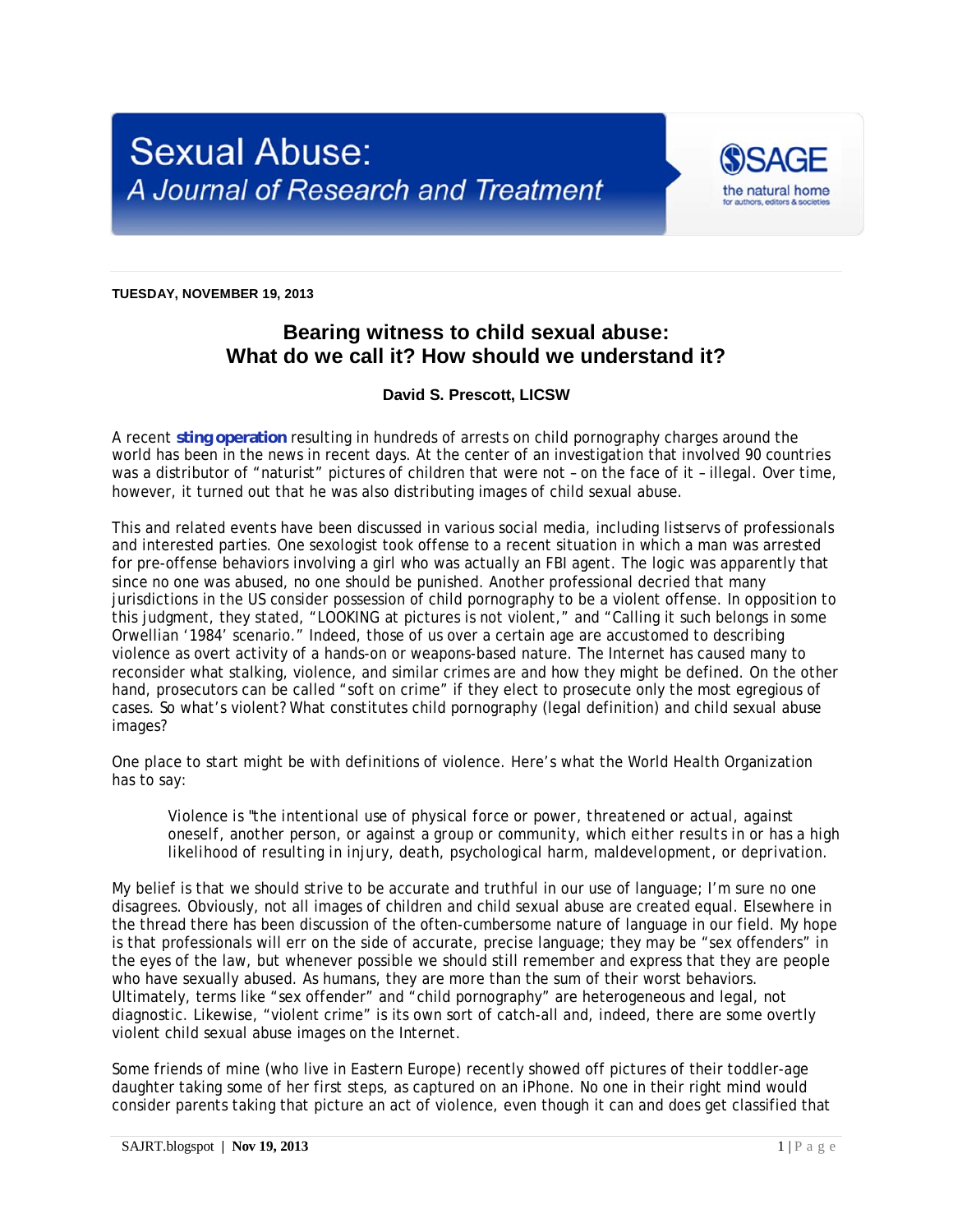way in many jurisdictions. To our knowledge, it would not have been against the law in the country in which the images were taken. Further, one member of the Association for the Treatment of Sexual Abusers also observed privately that just because they downloaded pictures of Nazi war crimes does not make them a Nazi war criminal. This point is well taken.

But at what point in our attempts to counter legal over-reach are we missing more fundamental issues? When people say that a broad category of activities is either violent or non-violent, isn't that a particularly black-and-white way of thinking? Are these really our only options? Without meaning to cause offense to some of those in this discussion, isn't trying to "classify" a broad range of heterogeneous images (images of child sexual abuse as well as pictures of naked children in bathtubs) an exercise in futility? Can't we do better?

Whatever lawmakers and prosecutors use to classify crimes (e.g., violent/nonviolent), where does our professional obligation to tell the truth begin and end? Prosecutors are obviously not going to classify "child pornography" as a drug offense or moving violation. The problem isn't that looking at images of child sexual abuse has nothing to do with violent acts, it has to do with the legal definitions … and lawmakers are typically less concerned with the precise nature of language than we typically are.

However, there is a real question about how much masturbating to images of violence against children actually does become an act of violence in itself. I don't have the answers, but I do have some questions:

- At what point does watching images of children being sexually abused become an act of violence regardless of legal definitions? To use some analogies, at what point is receiving stolen goods akin to the actual theft? And, at a time when we can buy goods made by American corporations in countries where they may exploit child labor, at what point do we all need to consider our actions?
- Isn't the act of looking at pictures on the internet somehow different from how violent someone might be elsewhere in their lives? Or their risk to become violent? Do we minimize peoples' actions because they're less likely to be violent in the future?
- Setting aside looking at imagery on computers, how would we understand someone who is present at a sexual crime, observes, and perhaps masturbates during it, and does nothing?
- Before we assume that it is or is not its own form of violence, abuse, etc., maybe we should ask the young people in the images themselves? Or their caregivers and guardians?
- Maybe we should consider that the notions of many interested persons about what is and isn't violence came about before the current state of electronic communications and social media?
- Given that society has changed (e.g., social media and its prevalence in the lives of people) is it time to revise our definitions of what is and isn't an act of violence? Or is it time for us as professionals to be more aware of the potential for violence within communications?
- When we look at the results of cyber-bullying (e.g., **Rehteah Parsons' suicide in Nova Scotia**), at what point do we agree that Internet-based imagery and statements \*do\* become an act of violence?
- At what point do silent observers become collaborators in violent processes? Isn't this a question that western societies have asked many times since the start of World War II?
- Are we as professionals simply asking the wrong questions when we rely on legal definitions to shape our language? Granted, most of us need to work within legal frameworks and understand the relevant terminology. Should we have higher standards in our own reports? In other words,